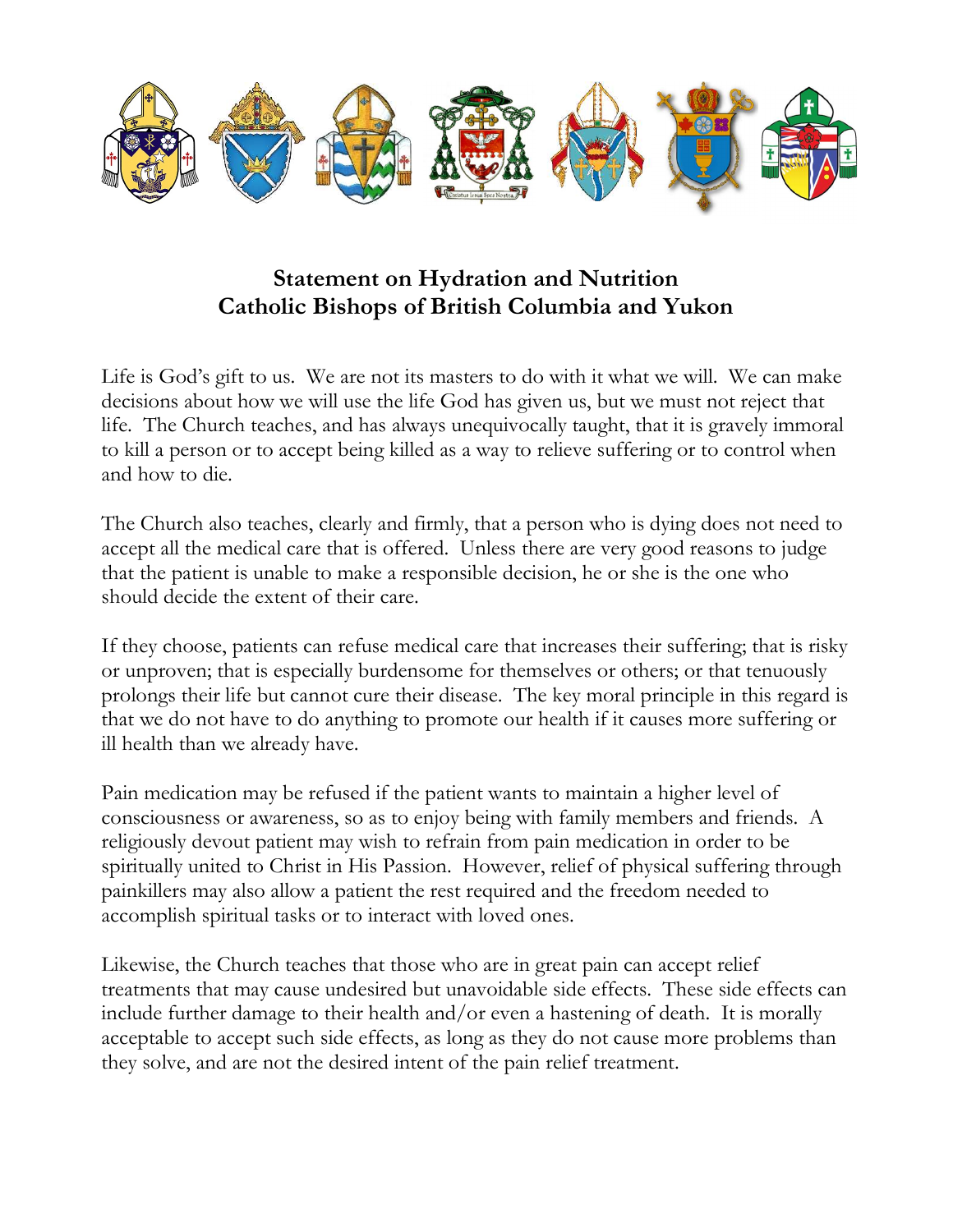This brings us to an issue that raises a serious question for the faithful: may we ever stop providing food and water to someone who is very sick or who is dying?

Under all ordinary circumstances, we should always provide patients with food and water. This is the case whether they can feed themselves or not. Being helped by others to eat and drink is a normal part of the human experience, one that starts for all of us when we are babies and continues for many of us when we are disabled, sick or dying. Preparing and serving food, as well as eating with others, are important to our human relationships and express mutual trust. They are a sign of love and an affirmation of life. This is why Jesus gives Himself to us in the form of food and drink in the celebration of the Holy Eucharist.

In some cases, people are unable to eat or drink because of a physical or mental impairment that makes it difficult, even impossible, to chew or swallow. In these situations, we can use feeding tubes or other similar means to ensure that they continue to receive nutrition and hydration, food and water. While feeding tubes are not a normal part of our everyday experience of caring for one another, they are an effective way to provide nourishment and express human and medical care.

There are circumstances when it is morally permissible to stop providing food and/or water to individuals.

- 1. Sometimes a person can no longer be nourished by food and/or water. If food or water cannot be absorbed or assimilated, then they offer little to no benefit, and may present dangers to the patient. For instance, if he or she is suffering from cancer of the stomach or the intestines, there may be blockages or other problems which make it medically and morally wrong to continue introducing nourishment. This is also the case when the kidneys can no longer excrete fluids from the body. Withdrawing food and/or water in such circumstances is not a matter of starving or dehydrating a person. Rather, we are accepting that the patient can no longer benefit from them and that continuing them may cause harm.
- 2. Assisted nutrition and hydration may prove to be ineffective for a particular patient or result in significant complications such as chronic vomiting. In such cases, the best medical judgement for patient care may be to withdraw this kind of assistance.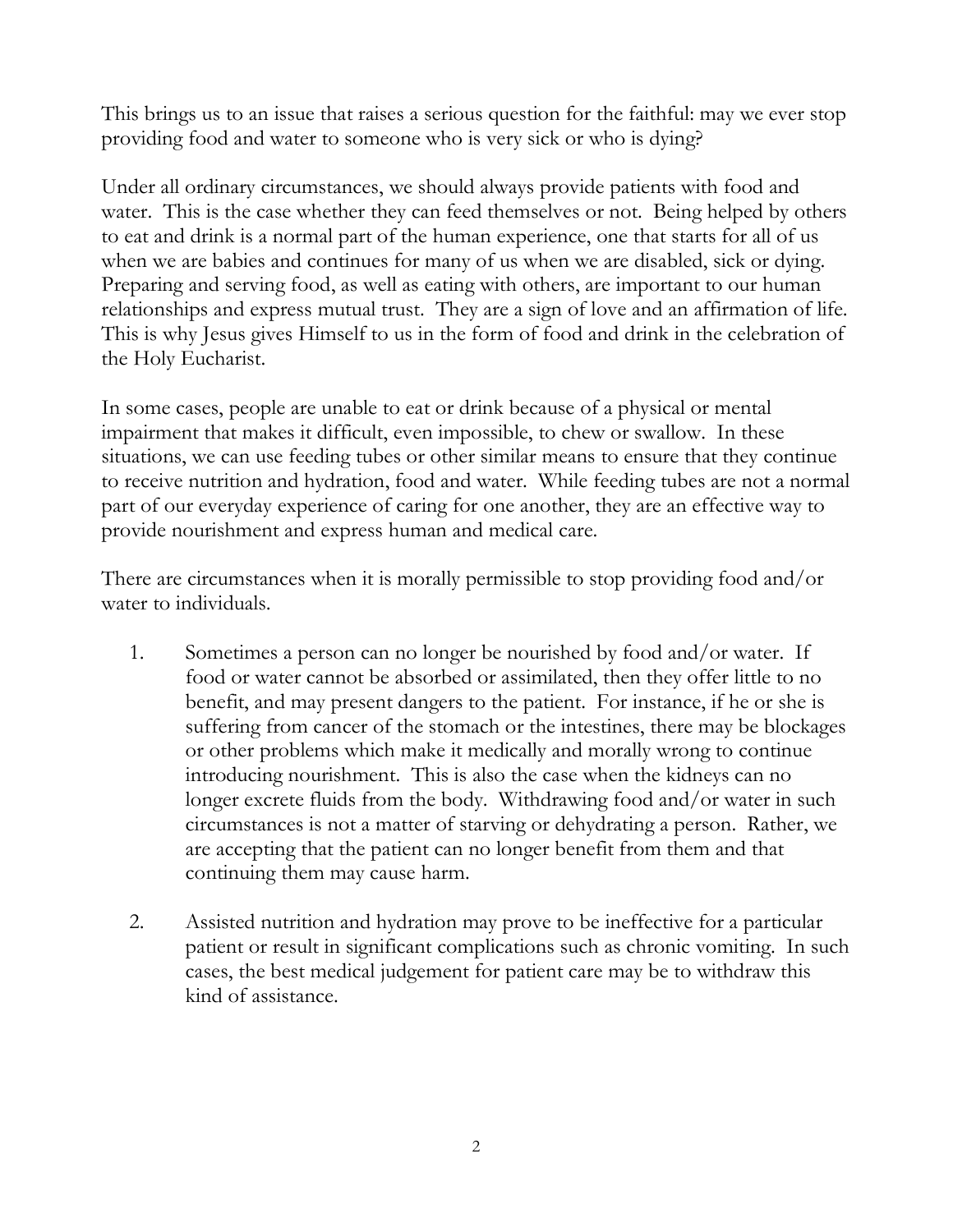- 3. Patients with cognitive impairments (dementia, senility, fears, confusion, etc.) might not understand the benefit of a feeding tube, may refuse to take food by mouth, or may forget how to chew or swallow. As such, they might become very distressed if forced to eat. Others may react to having a feeding tube and pull it out – even repeatedly – potentially injuring themselves. Forcible restraints may also cause undue distress and anxiety. In such cases, the benefit from force feeding or a feeding tube may not justify the imposition of procedures that cause such pain, discomfort or distress.
- 4. Prolonged use of a feeding tube can at times cause serious and chronic infections in a patient. When the infections cannot be controlled, and especially when they start to impair the person's health, there is no compelling reason to continue the procedure. The burden of using a feeding tube may have come to outweigh its benefit.

The bottom line is that as long as it is beneficial for patients to be helped to eat and drink, they should be. This includes situations in which medically assisted nutrition and hydration are needed. However, when someone can no longer receive or benefit from the nutrition and sustenance intended, then continuing to provide food and water is not helpful and so is not morally required. Recognizing such a change in a patient's medical situation may be particularly difficult for family members to accept. We all depend upon doctors and medical staff to recognize these situations and to discuss them objectively with us.

In all cases, it is wrong to use the removal of food and water in any form intentionally to cause or hasten a person's death. This is a form of euthanasia, even if it is called "passive euthanasia," and must be rejected as gravely immoral.

In some instances, death may come more quickly because a person cannot be helped to receive nutrition and hydration. While never desired, it is a consequence that can be accepted. Many dying patients, who have been able to take food orally, will refuse or be reluctant to accept food and fluids in the last days of their lives. This seems to be a sign that the body recognizes it no longer needs earthly food for the journey to eternal life. Experienced nurses and doctors will continue to offer whatever the patient will accept and provide oral care. Once death is proximate, the goal is to help the patient to experience whatever peace and comfort are possible. This is also the time when the Church's spiritual and sacramental support is most needed for the patient and family members.